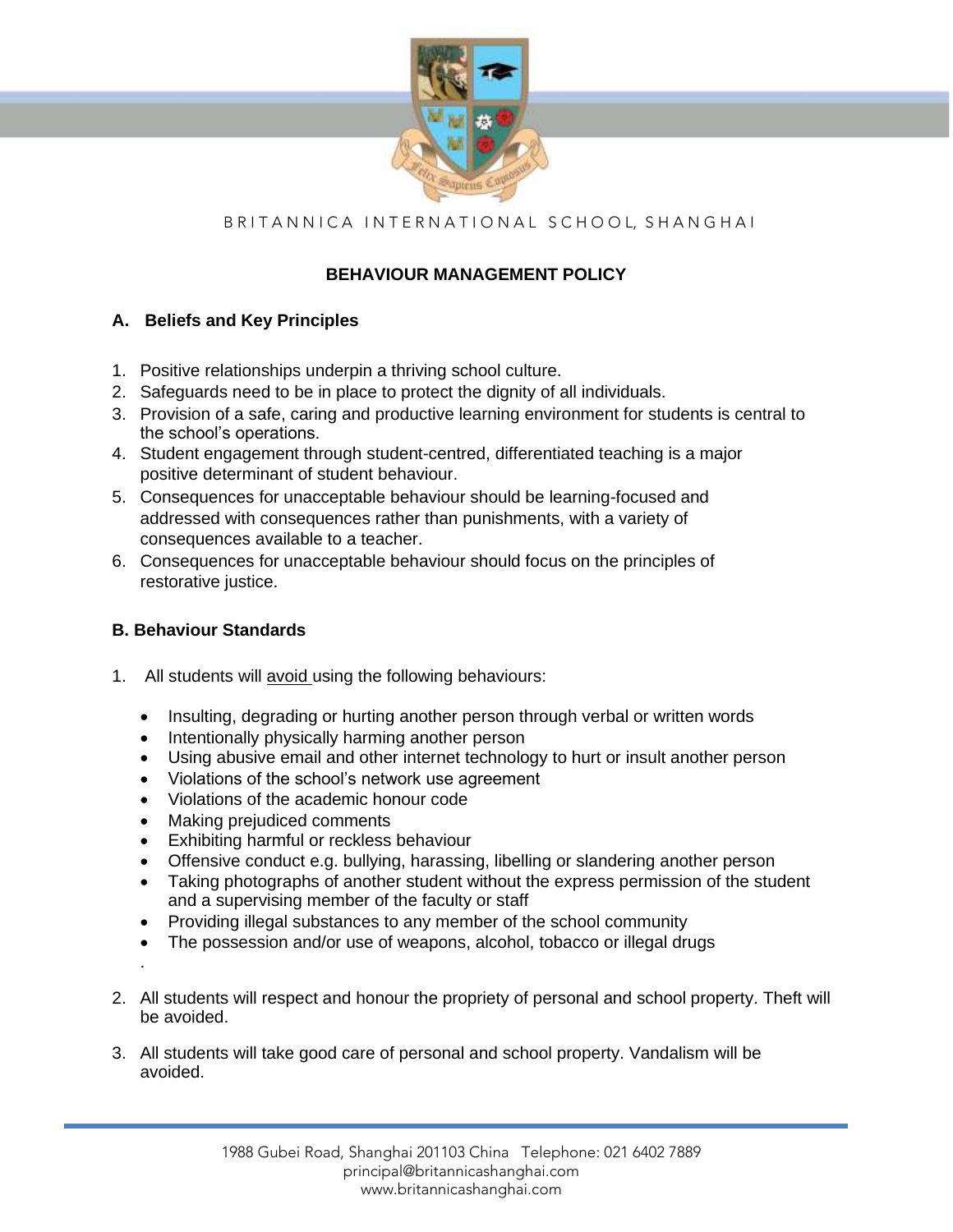4. Student participation will be encouraged in the development of behavioural standards.

The Head of Phases and Key Stage Coordinators are responsible for ensuring that all members of their teams are complying with this Behaviour Management Policy and their Phase–related behaviour management procedures (see end of policy)

All Phases will have their phase-appropriate consequences and escalation for inappropriate behaviour however the following will be common ground to all:

Before issuing a consequence, staff in any Phase must first issue a warning.

Staff have at their disposal a range of positive strategies e.g.

- Seating plan at start of the lesson
- Speaking to a student before they enter the room and setting clear expectations
- Using non-verbal forms of communication to reinforce behaviour expectations
- Moving student to another seat during the lesson
- Modifying approach to student
- Using praise to remind a student of their ability to behave appropriately
- Pairing the student with another student who will have a positive impact on their behaviour and attitude towards learning
- Varying the activity to find ways of encouraging the specific student to engage positively in the learning experience
- Setting targets with the student for future improvement

## **Punctuality to lessons**

Every member of staff challenges every student who is out of a lesson. Students should be encouraged to remain in lessons as far as possible. when a student is late to lesson they are expected to supply a reason

## **Start and End of Lessons**

- Teacher meets and greets the class at the door before students arrive.
- Students queue in straight lines outside classroom (where possible).
- End of lesson, stand behind chairs. Ensure the next class has a positive learning environment to come into.

This Behaviour Management Policy is also supported through:

• Periodic Key Stage Pupil Progress Reviews to identify those pupils underachieving through behavioural problems coordinated by the Key Stage Coordinator/ HoP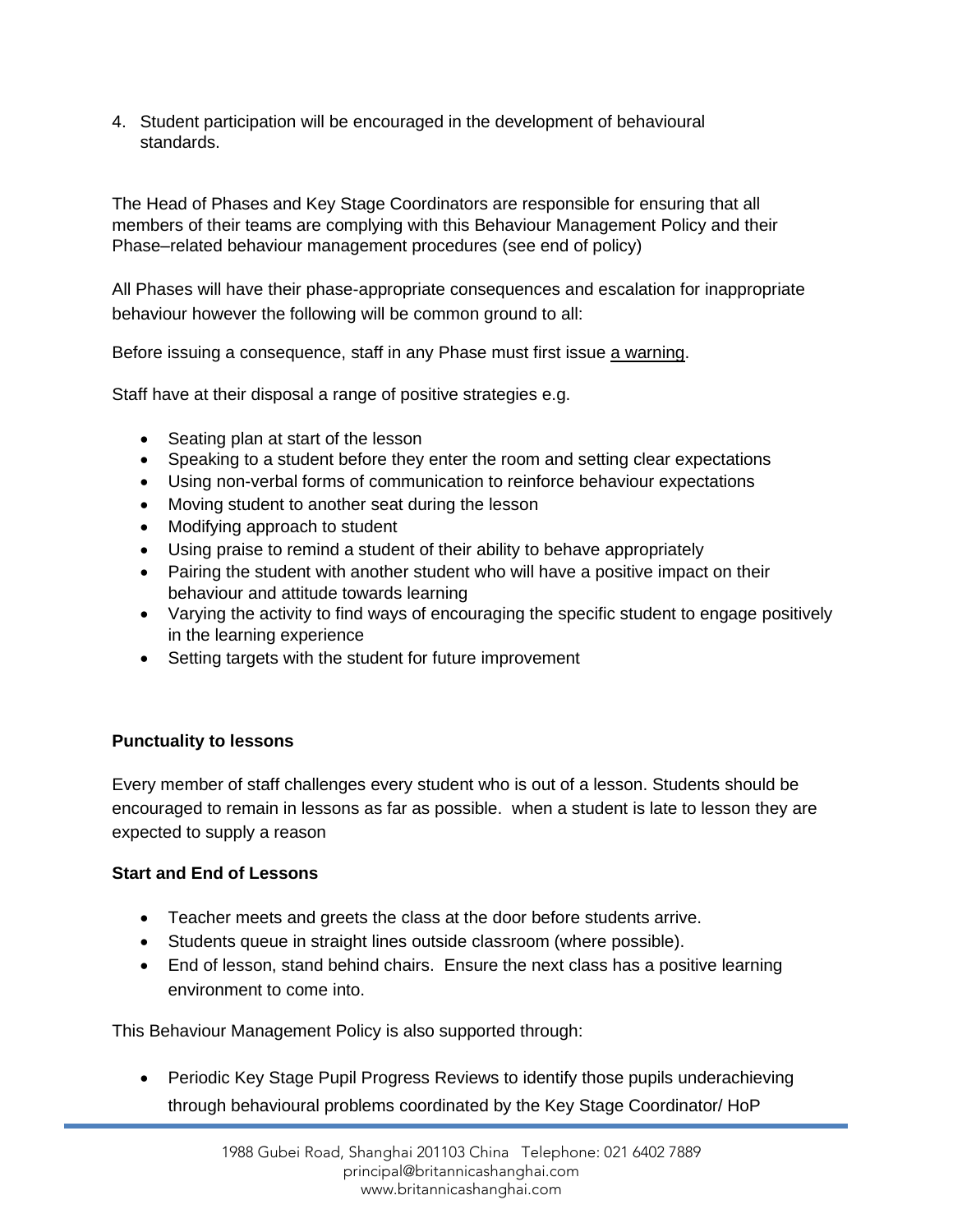- The Form Tutor as part of the 'Academic Mentoring' Programme
- Contact with parents/carers in the early stages of a problem and referral to the Learning Support Manager as part of the Learning Support process

## **Praise and Rewards Systems**

Frequent praise and reward for achievement are features of learning and teaching at Britannica School, so that students receive recognition for their positive contributions to school life. The school believes that every student should have their achievements acknowledged and, when appropriate, rewarded. Such recognition:

- builds student self-esteem and confidence;
- helps to create a positive learning environment;
- highlights the importance of good behaviour;
- encourages students to participate in a variety of activities;
- encourages students to set themselves the highest targets.

## Housepoints/Certificates

Throughout the year all students in Primary and Secondary will be awarded housepoints which will lead to certificates to recognise their progress.

50 House Points – Bronze Award 100 House Points - Silver Award 150 House Points – Gold Award 200 House Points – Platinum Award

## **Primary**

### 'Star of the Week' Awards

Each week teachers will nominate students who have shown exceptional progress/effort in lessons or in the wider school community. These awards will be handed to the students in Primary Assemblies.

## **Secondary**

In the Secondary School, in addition to House points, student success is acknowledged in the following ways:

Positive Postcards Outstanding Academic Achievement and Outstanding Effort certificates

### Positive postcards

Positive postcards give recognition to students for going that extra mile in any area of school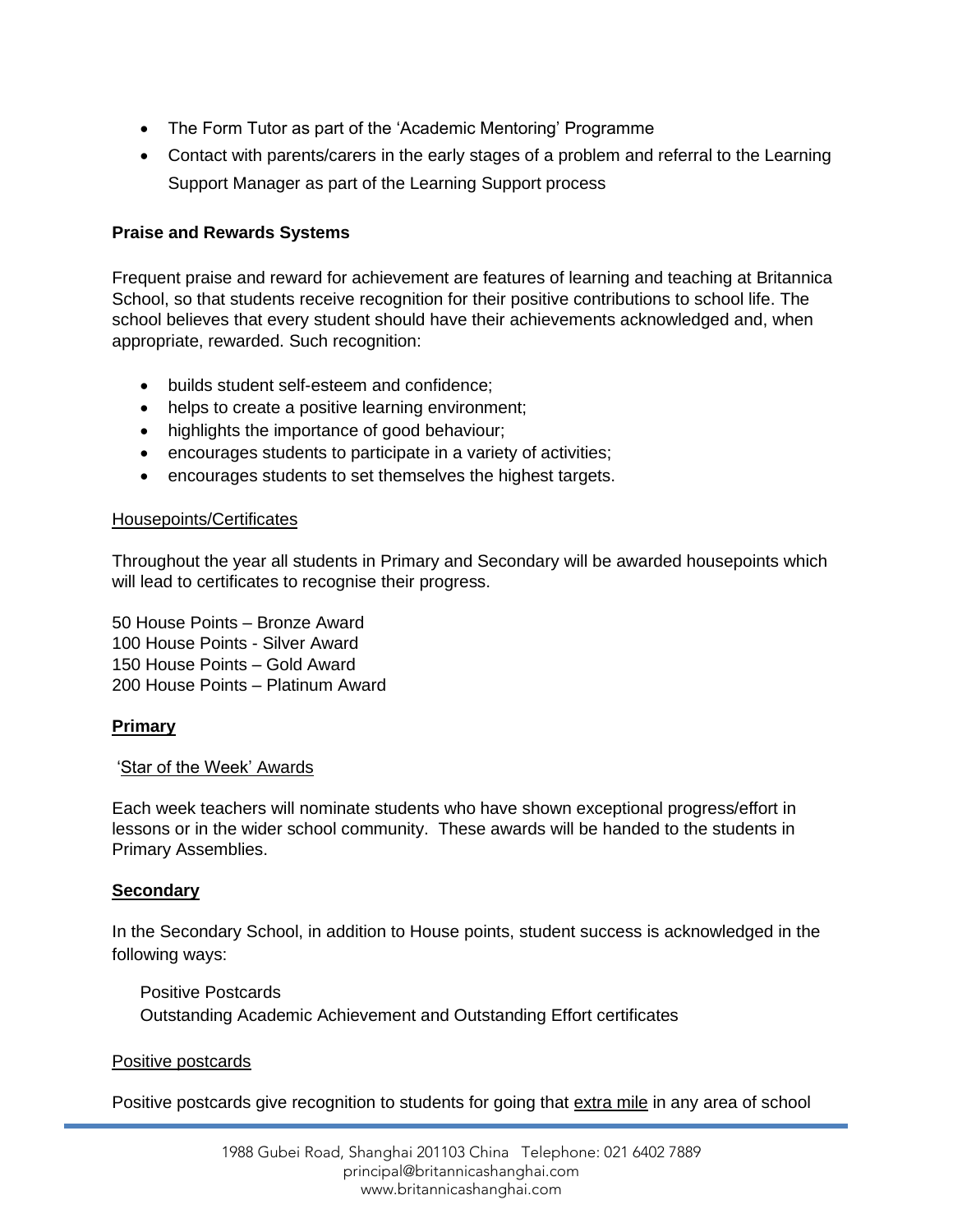life. Postcards are written by teachers or school staff and are given to students in assembly to take home and shared with parents.

Postcards card be written at any time throughout the academic year and handed to the Head of Secondary Phase to give out during assembly.

## Outstanding Academic Achievement and Outstanding Effort Certificates

These are formal certificates to recognise 'Outstanding Academic Achievement and Outstanding Effort' over a period of time. They are given out once per half term from each subject area

Certificates are given out in assembly by the school Principle and are displayed in record of achievement folders.

## **Support Systems for Parents / Carers**

Britannica School is keen to facilitate effective and on-going parent/carer support for all its policies and practices.

Parents and carers who express concern to the Class Teacher/Form Tutor about managing the behaviour and attendance of their child are offered support via the Class Teacher/Form tutor.

If school staff have concerns about a student's behaviour, parents and carers will be informed about these concerns at the earliest opportunity and invited to look, together with the school, for a solution to the problem. This process will always respect the opinions and situation of the family, student and the school.

The school will provide opportunities for parents and carers to contribute to the school's policy and strategies for promoting positive behaviour and attendance. This will be through the Parent Links group, the involvement of parents/carers in school support activities, cultural and social events and other activities that promote positive partnerships between the school and the wider community.

## **PRIMARY Classroom Behaviour policy: Teacher Document**

**Step One**

If a student is unable to follow the classroom rules, the student is given the first verbal warning by the class teacher to stop the negative hehaviour

### **Step Two**

If negative behaviour persists, the student is again asked to stop and a second verbal warning is given. (At this point their name is moved to Orange on the traffic lights).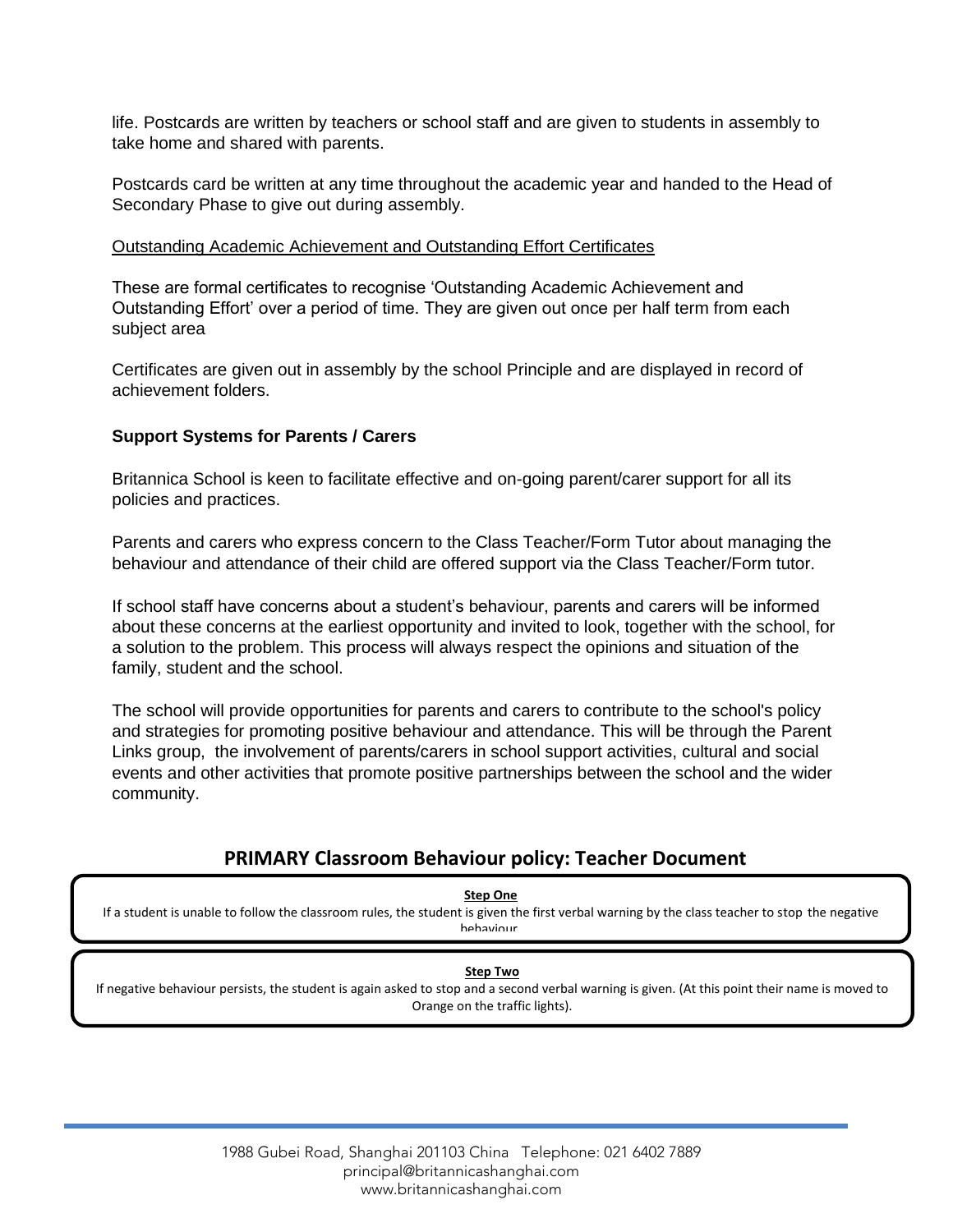### **Step Three**

If the student continues to disrupt learning, and is unable to follow the class rules, the student is moved within the classroom so that they can continue their work and not disturb others. They are also given a verbal warning.

### **Step Four**

If the student continues to display negative behaviour, they are moved to Red. If appropriate, the student should be sent to a different classroom nearby with their work. At the end of the lesson the student should return their work to the class teacher and continue to their next lesson. A loss of free time is organised as a consequence for poor behaviour. It is recorded on ISAMS

Every time student behaviour reaches step 4, the incident is recorded on iSAMS and thus communicated to the Head of Primary, Key Stage Coordinator and Class Teacher.

If this happens three times or more in a half term, the Head of Primary or Key Stage Co-ordinator will contact parents to ask them to come in. Behavioural targets will be set and behaviour will be monitored through a behaviour report card.

## **SECONDARY Classroom Behaviour Policy: Teacher Document**

### **Step One**

If a student is unable to follow the classroom instructions they are given a first verbal warning by the class teacher.

#### **Step Two**

If the student continues, they are asked again to follow instructions and a second verbal warning is given to pupil. At this point their name is written on the board as a record.

#### **Step Three**

If the student is not following the teacher's instructions and continues to be disengaged, disrupting their own or others' learning, they are moved within the classroom so that they can continue their work away from others. The teacher records reasons for reaching this step on iSAMS.

### **Step Four**

If the student continues, they are sent to a different classroom nearby with their work and are kept there until the end of the lesson. Students should return the work to the class teacher and continue to their next lesson. The event is again recorded/updated on iSAMS and a loss of free time is organised as a consequence for poor behaviour.

#### **Step Five**

If the student is unable to follow instructions in the new classroom they are sent to, and disrupts the learning of other students, iSAMS is updated, & an email should be sent to the Head of Secondary who will intervene and decide on the appropriate next steps. This will be communicated with Form Tutors who will inform parents accordingly.

> 1988 Gubei Road, Shanghai 201103 China Telephone: 021 6402 7889 principal@britannicashanghai.com www.britannicashanghai.com